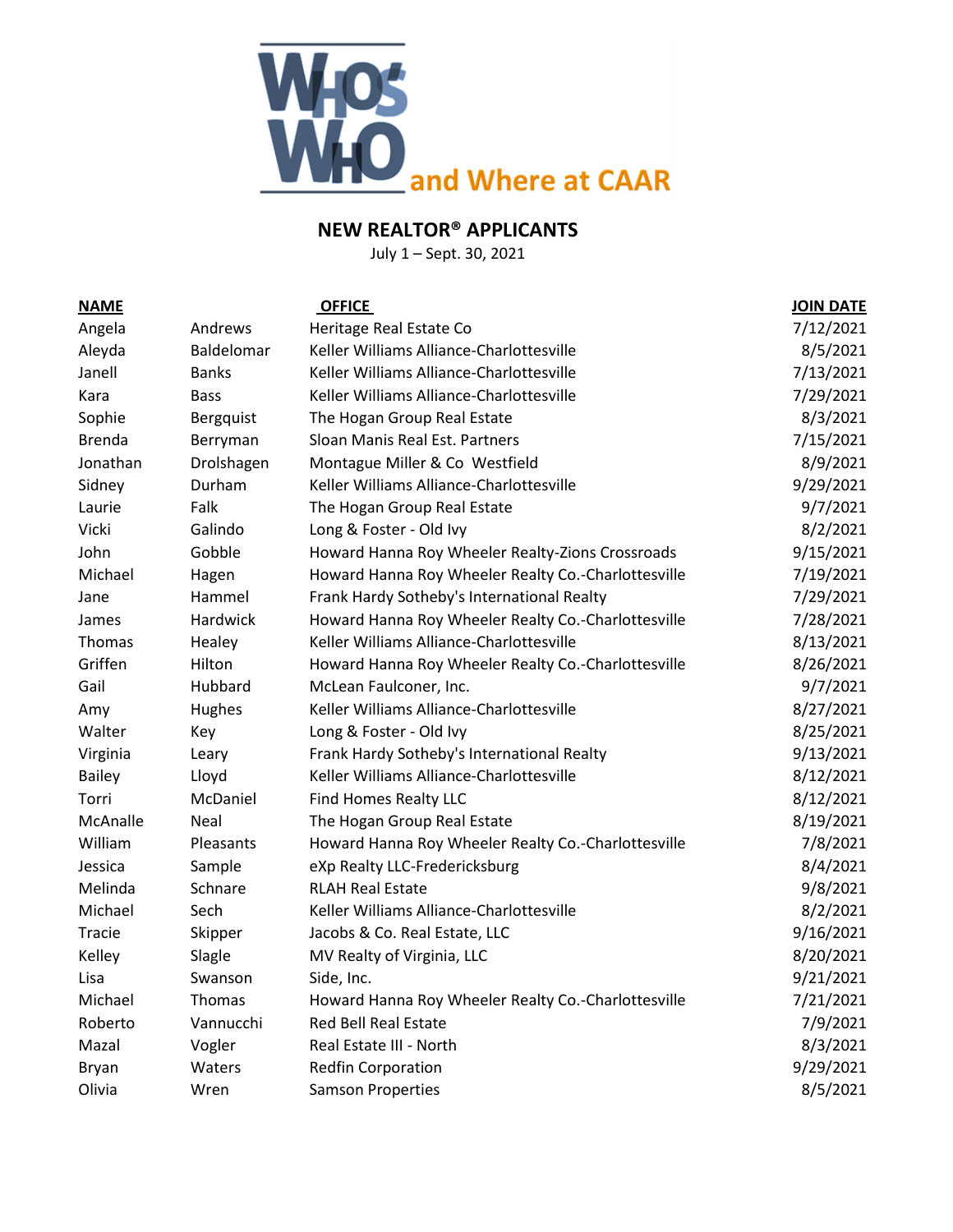# **REALTOR & Affiliate MEMBER OFFICE TRANSFERS**

July 1 – Sept. 30, 2021

| <b>NAME</b>     |                  | <b>PREVIOUS OFFICE</b>                    |
|-----------------|------------------|-------------------------------------------|
| <b>Batton</b>   | Seth             | Keller Williams Alliance-Charlottesville  |
| Bishop          | Amy S            | Long & Foster - Historic Downtown         |
| <b>Bouch</b>    | Kyle             | Keller Williams Alliance-Charlottesville  |
| Cooksley        | ТC               | United Real Estate Premier                |
| Craig           | Jonathan         | Keller Williams Alliance-Charlottesville  |
| <b>Dollins</b>  | Doris            | Keller Williams Alliance-Charlottesville  |
| Eberly          | Clareen          | Keller Williams Alliance-Charlottesville  |
| Gibb            | Gloria           | ERA Bill May Realty Co.                   |
| Gray            | <b>Brittany</b>  | Keller Williams Alliance-Charlottesville  |
| Jakubow         | Lori             | Keller Williams Alliance-Charlottesville  |
| Jakubow         | Lori             | Keller Williams Alliance-Charlottesville  |
| Marshall        | <b>Bernard E</b> | 1st Dominion Realty, Inc.-Charlottesville |
| Morgan          | Chastity H       | Mountain Area Realty                      |
| Murphy          | Katherine        | Keller Williams Alliance-Charlottesville  |
| Reese           | Steven           | Keller Williams Alliance-Charlottesville  |
| <b>Rhodes</b>   | Stephanie        | American Pest                             |
| Sanford         | Melissa          | Valere Real Estate                        |
| <b>Saunders</b> | Larry            | Atlantic Coast Mortgage LLC               |
| Smith           | Christopher      | Keller Williams Alliance-Charlottesville  |
| Uricek          | Kathryn          | Keller Williams Alliance-Charlottesville  |
| Weaver          | Julie            | Keller Williams Alliance-Charlottesville  |
| Webb            | Milena           | Keller Williams Alliance-Charlottesville  |

### **CURRENT OFFICE**

Find Homes Realty LLC RE/MAX Realty Specialists-Downtown Find Homes Realty LLC REALTOR TC Cooksley Find Homes Realty LLC RE/MAX Realty Specialists-Charlottesville Find Homes Realty LLC RE/MAX Realty Specialists-Charlottesville Find Homes Realty LLC Heritage Real Estate Co Heritage Real Estate Co EXP Realty, LLC - Richmond Nest Realty Group Heritage Real Estate Co Heritage Real Estate Co Intrastate Service Company, Inc. Town & Country Elite Realty NEXA Mortgage, LLC Find Homes Realty LLC eXp Realty LLC-Fredericksburg Find Homes Realty LLC Heritage Real Estate Co

## **NEW SINGLE & GROUP AFFILIATE MEMBERS & OFFICES**

July 1 – Sept. 30, 2021

| <b>NAME</b> |                 | <b>OFFICE</b>                    | <b>MEMBER TYPE</b> |
|-------------|-----------------|----------------------------------|--------------------|
| Tina        | Carneal-Flowers | <b>Achosa Home Warranty</b>      | Affiliate          |
| Stephanie   | Rhodes          | American Pest                    | Affiliate Group    |
| Terry       | Hogan           | Anthology of Charlottesville     | Affiliate Group    |
| Alyssa      | Lundgren        | Anthology of Charlottesville     | Affiliate Group    |
| David       | <b>Ter Borg</b> | Anthology of Charlottesville     | Affiliate Group    |
| Reid        | Thompson        | <b>Fulton Mortgage Company</b>   | Affiliate Group    |
| Reid        | Thompson        | <b>Fulton Mortgage Company</b>   | Affiliate          |
| Casey       | Wells           | Intrastate Service Company, Inc. | Affiliate Group    |
| Greg        | Wells           | Intrastate Service Company, Inc. | Affiliate Group    |
| Kim         | Casteen         | Mahone Mortgage, LLC             | Affiliate Group    |
| Alexander   | Mahone          | Mahone Mortgage, LLC             | Affiliate Group    |
| Philip      | Mahone          | Mahone Mortgage, LLC             | Affiliate Group    |
|             |                 |                                  |                    |